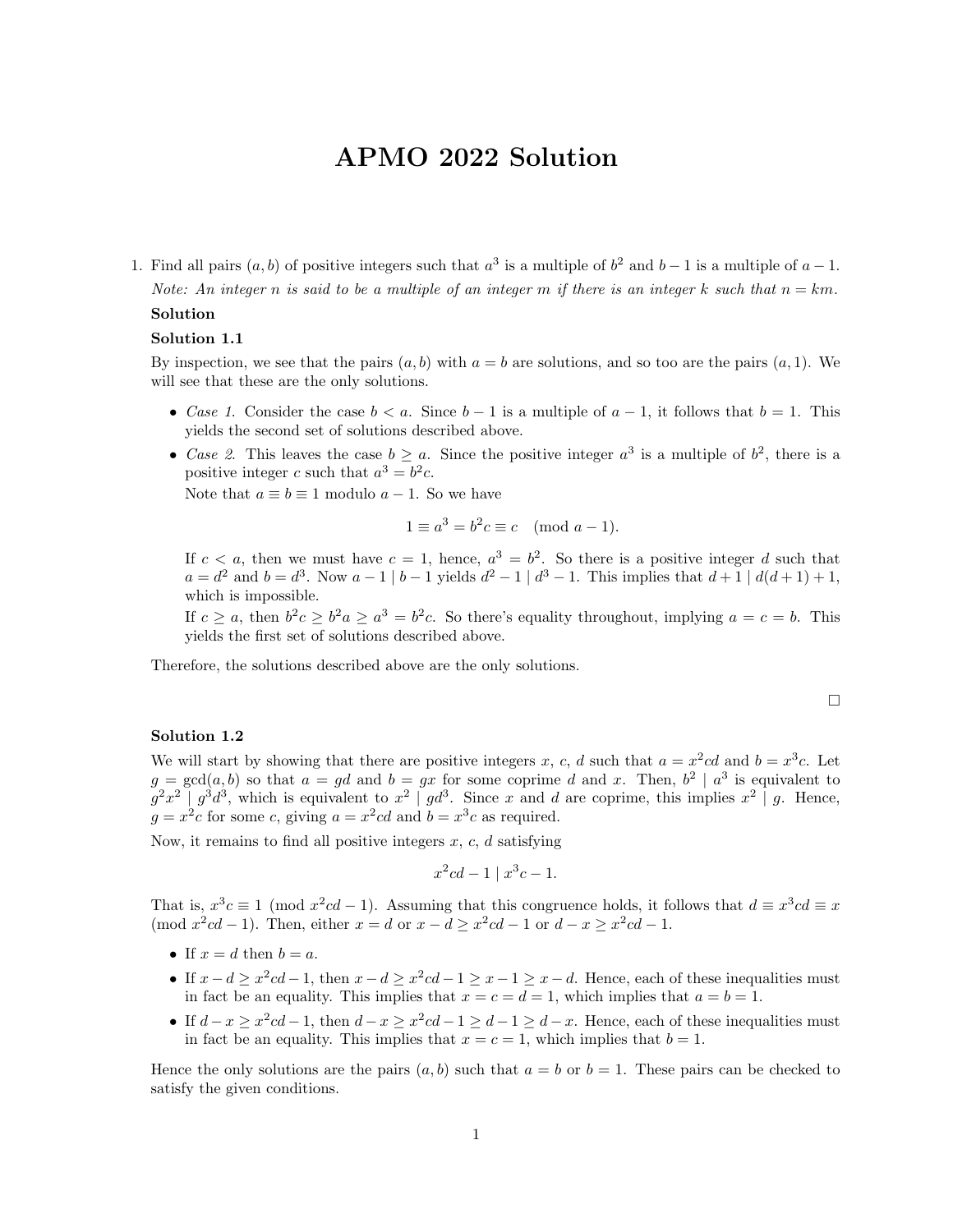#### Solution 1.3

All answers are  $(n, n)$  and  $(n, 1)$  where n is any positive integer. They all clearly work.

To show that these are all solutions, note that we can easily eliminate the case  $a = 1$  or  $b = 1$ . Thus, assume that  $a, b \neq 1$  and  $a \neq b$ . By the second divisibility, we see that  $a - 1 \mid b - a$ . However,  $gcd(a, b) | b - a$  and  $a - 1$  is relatively prime to  $gcd(a, b)$ . This implies that  $(a - 1) gcd(a, b) | b - a$ , which implies  $gcd(a, b)$  $b-1$  $\frac{0}{a-1} - 1.$ 

The last relation implies that  $gcd(a, b) < \frac{b-1}{1}$  $\frac{a}{a-1}$ , since the right-hand side are positive. However, due to the first divisibility,

$$
\gcd(a, b)^3 = \gcd(a^3, b^3) \ge \gcd(b^2, b^3) = b^2.
$$

Combining these two inequalities, we get that

$$
b^{\frac{2}{3}} < \frac{b-1}{a-1} < 2\frac{b}{a}.
$$

This implies  $a < 2b^{\frac{1}{3}}$ . However,  $b^2 \mid a^3$  gives  $b \le a^{\frac{3}{2}}$ . This forces

$$
a < 2(a^{\frac{3}{2}})^{\frac{1}{3}} = 2\sqrt{a} \implies a < 4.
$$

Extracting  $a = 2, 3$  by hand yields no additional solution.

 $\Box$ 

2. Let ABC be a right triangle with  $\angle B = 90^\circ$ . Point D lies on the line CB such that B is between D and  $C$ . Let  $E$  be the midpoint of  $AD$  and let  $F$  be the second intersection point of the circumcircle of  $\triangle ACD$  and the circumcircle of  $\triangle BDE$ . Prove that as D varies, the line EF passes through a fixed point.

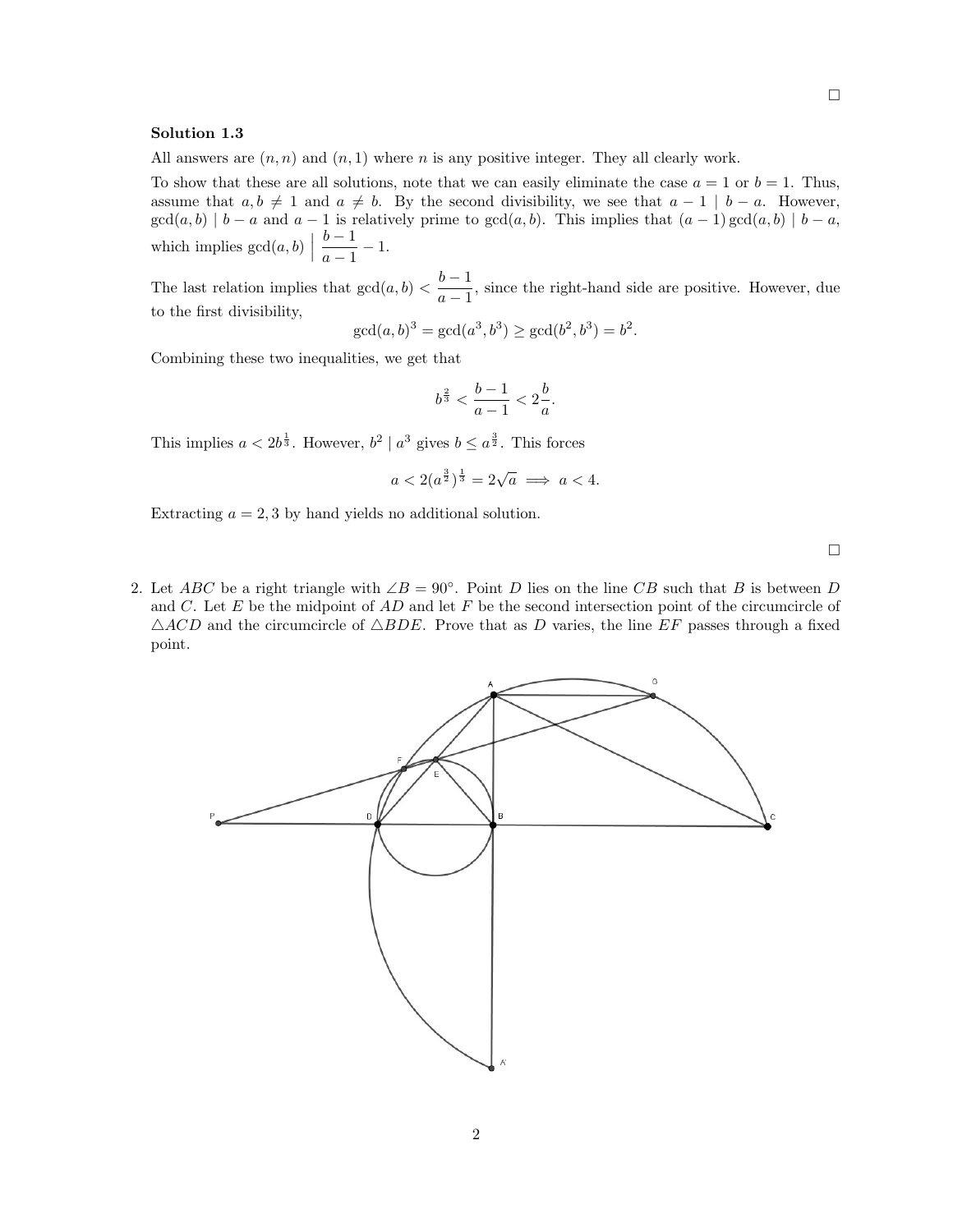# Solution

### Solution 2.1

Let the line EF intersect the line BC at P and the circumcircle of  $\triangle ACD$  at G distinct from F. We will prove that  $P$  is the fixed point.

First, notice that  $\triangle BED$  is isosceles with  $EB = ED$ . This implies  $\angle EBC = \angle EDP$ .

Then,  $\angle DAG = \angle DFG = \angle EBC = \angle EDP$  which implies AG || DC. Hence, AGCD is an isosceles trapezoid.

Also,  $AG \parallel DC$  and  $AE = ED$ . This implies  $\triangle AEG \cong \triangle DEP$  and  $AG = DP$ .

Since  $B$  is the foot of the perpendicular from  $A$  onto the side  $CD$  of the isosceles trapezoid  $AGCD$ , we have  $PB = PD + DB = AG + DB = BC$ , which does not depend on the choice of D. Hence, the initial statement is proven.

#### Solution 2.2

Set up a coordinate system where BC is along the positive x-axis, BA is along the positive y-axis, and B is the origin. Take  $A = (0, a), B = (0, 0), C = (c, 0), D = (-d, 0)$  where  $a, b, c, d > 0$ . Then  $E = \left(-\frac{d}{2}, \frac{a}{2}\right)$ . The general equation of a circle is

$$
x^2 + y^2 + 2fx + 2gy + h = 0
$$
\n(1)

Substituting the coordinates of  $A, D, C$  into (1) and solving for  $f, g, h$ , we find that the equation of the circumcircle of  $\triangle ADC$  is

$$
x^{2} + y^{2} + (d - c)x + \left(\frac{cd}{a} - a\right)y - cd = 0.
$$
 (2)

Similarly, the equation of the circumcircle of  $\triangle BDE$  is

$$
x^{2} + y^{2} + dx + \left(\frac{d^{2}}{2a} - \frac{a}{2}\right)y = 0.
$$
\n(3)

Then  $(3)–(2)$  gives the equation of the line DF which is

$$
cx + \frac{a^2 + d^2 - 2cd}{2a}y + cd = 0.
$$
 (4)

Solving (3) and (4) simultaneously, we get

$$
F = \left(\frac{c(d^2 - a^2 - 2cd)}{a^2 + (d - 2c)^2}, \frac{2ac(c - d)}{a^2 + (d - 2c)^2}\right),\,
$$

and the other solution  $D = (-d, 0)$ .

From this we obtain the equation of the line EF which is  $ax + (d - 2c)y + ac = 0$ . It passes through  $P(-c, 0)$  which is independent of d.

3. Find all positive integers  $k < 202$  for which there exists a positive integer n such that

$$
\left\{\frac{n}{202}\right\} + \left\{\frac{2n}{202}\right\} + \dots + \left\{\frac{kn}{202}\right\} = \frac{k}{2},
$$

where  $\{x\}$  denote the fractional part of x.

Note:  $\{x\}$  denotes the real number k with  $0 \leq k < 1$  such that  $x - k$  is an integer.

#### Solution

Denote the equation in the problem statement as  $(*)$ , and note that it is equivalent to the condition that the average of the remainders when dividing  $n, 2n, ..., kn$  by 202 is 101. Since  $\left\{\frac{in}{202}\right\}$  is invariant in each residue class modulo 202 for each  $1 \leq i \leq k$ , it suffices to consider  $0 \leq n < 202$ .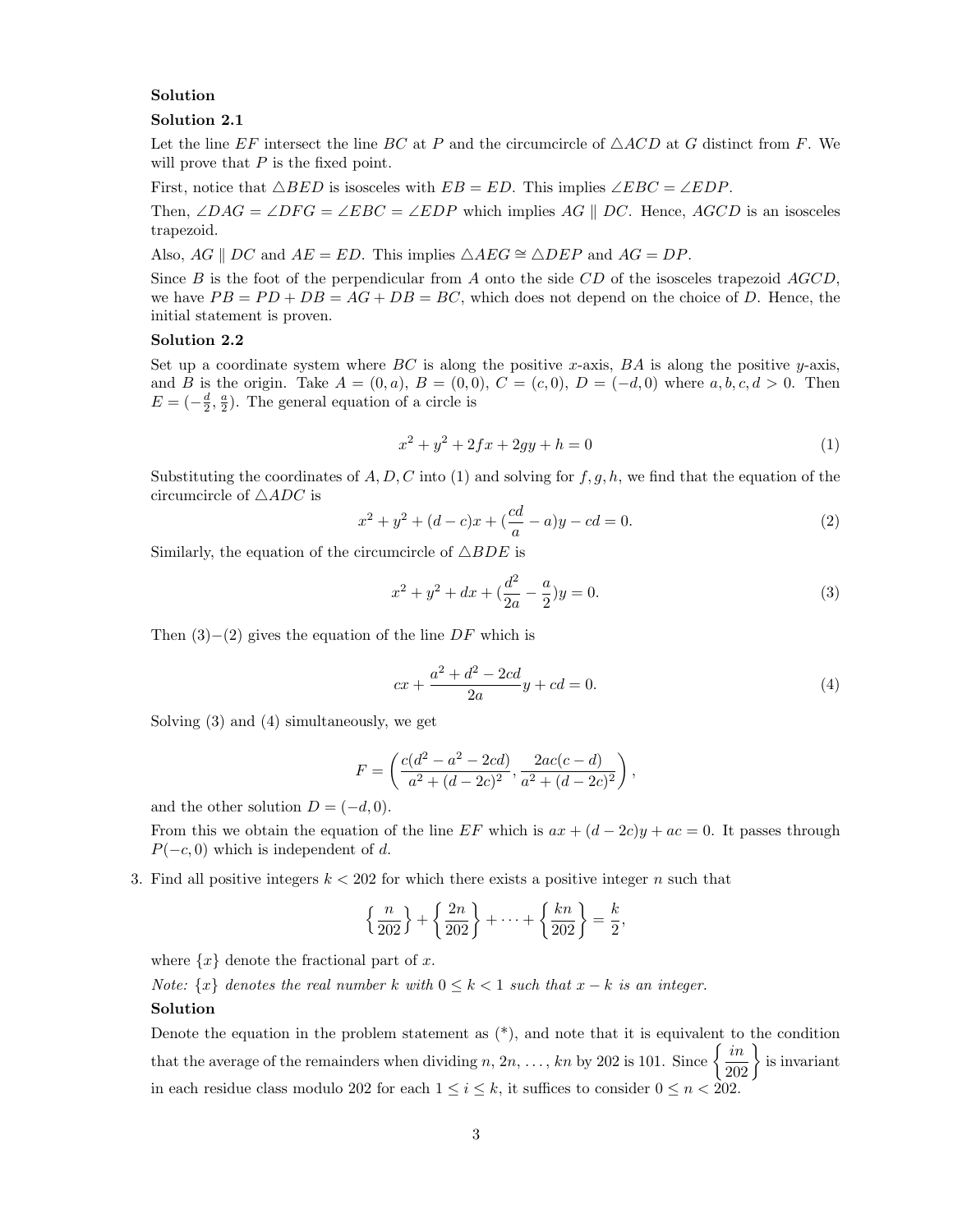If  $n = 0$ , so is  $\left\{\frac{in}{202}\right\}$ , meaning that (\*) does not hold for any k. If  $n = 101$ , then it can be checked that (\*) is satisfied if and only if  $k = 1$ . From now on, we will assume that  $101 \nmid n$ .

For each  $1 \leq i \leq k$ , let  $a_i = \left| \frac{in}{202} \right| = \frac{in}{202}$  $rac{in}{202} - \left\{ \frac{in}{202} \right\}$ . Rewriting (\*) and multiplying the equation by 202, we find that

$$
n(1+2+\ldots+k)-202(a_1+a_2+\ldots+a_k)=101k.
$$

Equivalently, letting  $z = a_1 + a_2 + \ldots + a_k$ ,

$$
nk(k+1) - 404z = 202k.
$$

Since n is not divisible by 101, which is prime, it follows that  $101 \mid k(k+1)$ . In particular,  $101 \mid k$  or 101 | k + 1. This means that  $k \in \{100, 101, 201\}$ . We claim that all these values of k work.

- If  $k = 201$ , we may choose  $n = 1$ . The remainders when dividing n,  $2n, \ldots, kn$  by 202 are 1, 2,  $\ldots$ , 201, which have an average of 101.
- If  $k = 100$ , we may choose  $n = 2$ . The remainders when dividing n,  $2n, \ldots, kn$  by 202 are 2, 4,  $\ldots$ , 200, which have an average of 101.
- If  $k = 101$ , we may choose  $n = 51$ . To see this, note that the first four remainders are 51, 102, 153, 2, which have an average of 77. The next four remainders (53, 104, 155, 4) are shifted upwards from the first four remainders by 2 each, and so on, until the 25th set of the remainders (99, 150, 201, 50) which have an average of 125. Hence, the first 100 remainders have an average of  $77 + 125$  $\frac{120}{2}$  = 101. The 101th remainder is also 101, meaning that the average of all 101 remainders is 101.

In conclusion, all values  $k \in \{1, 100, 101, 201\}$  satisfy the initial condition.

 $\Box$ 

4. Let n and k be positive integers. Cathy is playing the following game. There are n marbles and k boxes, with the marbles labelled 1 to n. Initially, all marbles are placed inside one box. Each turn, Cathy chooses a box and then moves the marbles with the smallest label, say  $i$ , to either any empty box or the box containing marble  $i + 1$ . Cathy wins if at any point there is a box containing only marble n.

Determine all pairs of integers  $(n, k)$  such that Cathy can win this game.

#### Solution

We claim Cathy can win if and only if  $n \leq 2^{k-1}$ .

First, note that each non-empty box always contains a consecutive sequence of labeled marbles. This is true since Cathy is always either removing from or placing in the lowest marble in a box. As a consequence, every move made is reversible.

Next, we prove by induction that Cathy can win if  $n = 2^{k-1}$ . The base case of  $n = k = 1$  is trivial. Assume a victory can be obtained for m boxes and  $2^{m-1}$  marbles. Consider the case of  $m + 1$  boxes and  $2^m$  marbles. Cathy can first perform a sequence of moves so that only marbles  $2^{m-1}, \ldots, 2^m$  are left in the starting box, while keeping one box, say B, empty. Now move the marble  $2^{m-1}$  to box B, then reverse all of the initial moves while treating  $B$  as the starting box. At the end of that, we will have marbles  $2^{m-1}+1, \ldots, 2^m$  in the starting box, marbles  $1, 2, \ldots, 2^{m-1}$  in box B, and  $m-1$  empty boxes. By repeating the original sequence of moves on marbles  $2^{m-1} + 1, \ldots, 2^m$ , using the m boxes that are not box  $B$ , we can reach a state where only marble  $2<sup>m</sup>$  remains in the starting box. Therefore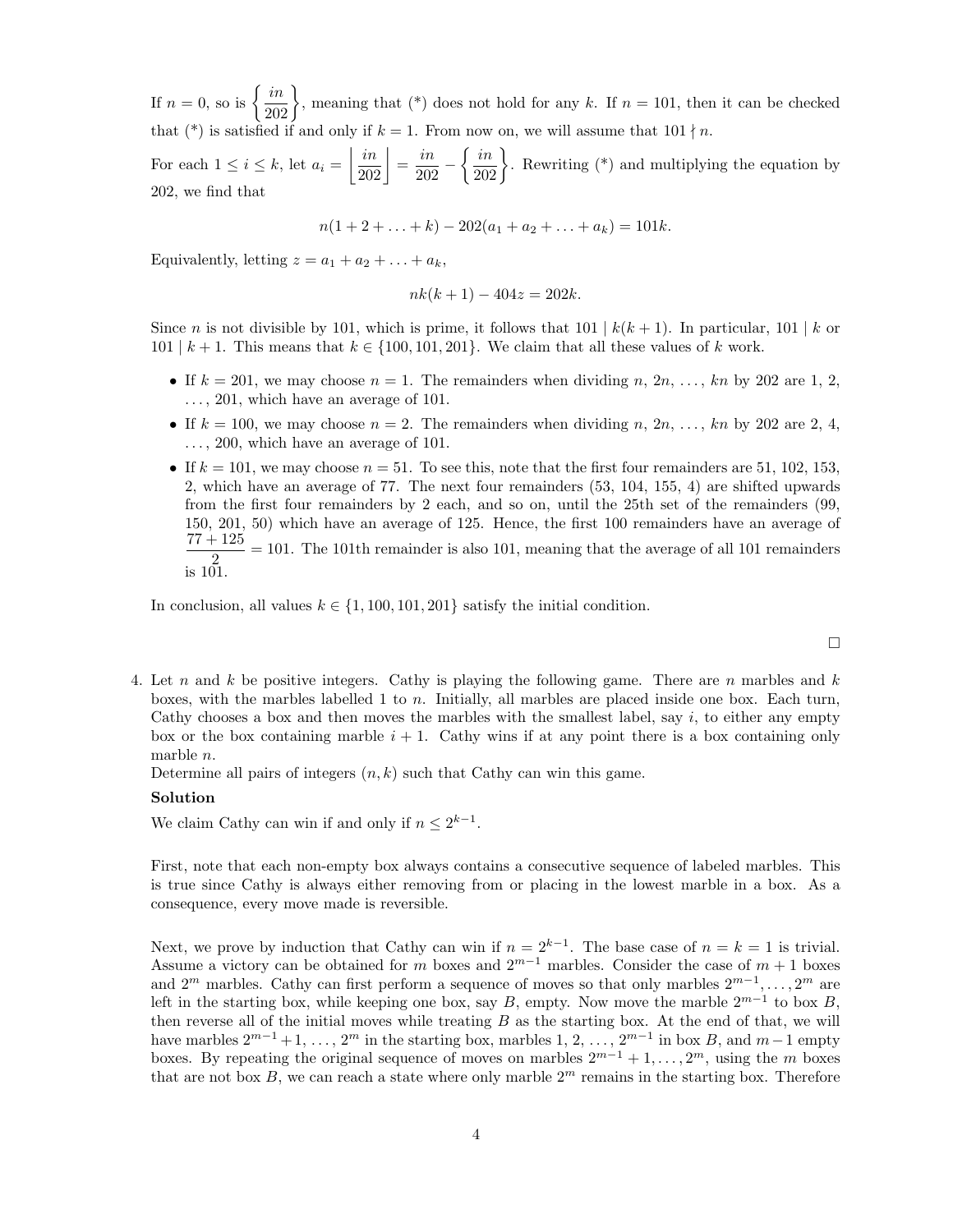a victory is possible if  $n = 2^{k-1}$  or smaller.

We now prove by induction that Cathy loses if  $n = 2^{k-1} + 1$ . The base case of  $n = 2$  and  $k = 1$  is trivial. Assume a victory is impossible for m boxes and  $2^{m-1}+1$  marbles. For the sake of contradiction, suppose that victory is possible for  $m + 1$  boxes and  $2<sup>m</sup> + 1$  marbles. In a winning sequence of moves, consider the last time a marble  $2^{m-1} + 1$  leaves the starting box, call this move X. After X, there cannot be a time when marbles  $1, \ldots, 2^{m-1} + 1$  are all in the same box. Otherwise, by reversing these moves after X and deleting marbles greater than  $2^{m-1} + 1$ , it gives us a winning sequence of moves for  $2^{m-1} + 1$  marbles and m boxes (as the original starting box is not used here), contradicting the inductive hypothesis. Hence starting from  $X$ , marbles 1 will never be in the same box as any marbles greater than or equal to  $2^{m-1} + 1$ .

Now delete marbles  $2, \ldots, 2^{m-1}$  and consider the winning moves starting from X. Marble 1 would only move from one empty box to another, while blocking other marbles from entering its box. Thus we effectively have a sequence of moves for  $2^{m-1} + 1$  marbles, while only able to use m boxes. This again contradicts the inductive hypothesis. Therefore, a victory is not possible if  $n = 2^{k-1} + 1$  or greater.

 $\Box$ 

5. Let a, b, c, d be real numbers such that  $a^2 + b^2 + c^2 + d^2 = 1$ . Determine the minimum value of  $(a - b)(b - c)(c - d)(d - a)$  and determine all values of  $(a, b, c, d)$  such that the minimum value is achieved.

#### Solution

The minimum value is  $\left|-\frac{1}{2}\right|$  $\frac{1}{8}$ . There are eight equality cases in total. The first one is  $\sqrt{1}$  $\frac{1}{4}$  + √ 3  $\frac{\sqrt{3}}{4}, -\frac{1}{4}$  $\frac{1}{4}$  – √ 3  $\frac{\sqrt{3}}{4}, \frac{1}{4}$  $\frac{1}{4}$  – √ 3  $\frac{\sqrt{3}}{4}, -\frac{1}{4}$  $\frac{1}{4}$  + √ 3 4  $\setminus$ .

Cyclic shifting all the entries give three more quadruples. Moreover, flipping the sign  $((a, b, c, d) \rightarrow$  $(-a, -b, -c, -d)$ ) all four entries in each of the four quadruples give four more equality cases.

## Solution 5.1

Since the expression is cyclic, we could WLOG  $a = \max\{a, b, c, d\}$ . Let

$$
S(a, b, c, d) = (a - b)(b - c)(c - d)(d - a)
$$

Note that we have given  $(a, b, c, d)$  such that  $S(a, b, c, d) = -\frac{1}{8}$ . Therefore, to prove that  $S(a, b, c, d) \ge$  $-\frac{1}{8}$ , we just need to consider the case where  $S(a, b, c, d) < 0$ .

• Exactly 1 of  $a - b$ ,  $b - c$ ,  $c - d$ ,  $d - a$  is negative.

Since  $a = \max\{a, b, c, d\}$ , then we must have  $d - a < 0$ . This forces  $a > b > c > d$ . Now, let us write

$$
S(a, b, c, d) = -(a - b)(b - c)(c - d)(a - d)
$$

Write  $a - b = y, b - c = x, c - d = w$  for some positive reals  $w, x, y > 0$ . Plugging to the original condition, we have

$$
(d + w + x + y)2 + (d + w + x)2 + (d + w)2 + d2 - 1 = 0 (*)
$$

and we want to prove that  $wxy(w+x+y) \leq \frac{1}{8}$ . Consider the expression (\*) as a quadratic in d:

$$
4d2 + d(6w + 4x + 2y) + ((w + x + y)2 + (w + x)2 + w2 - 1) = 0
$$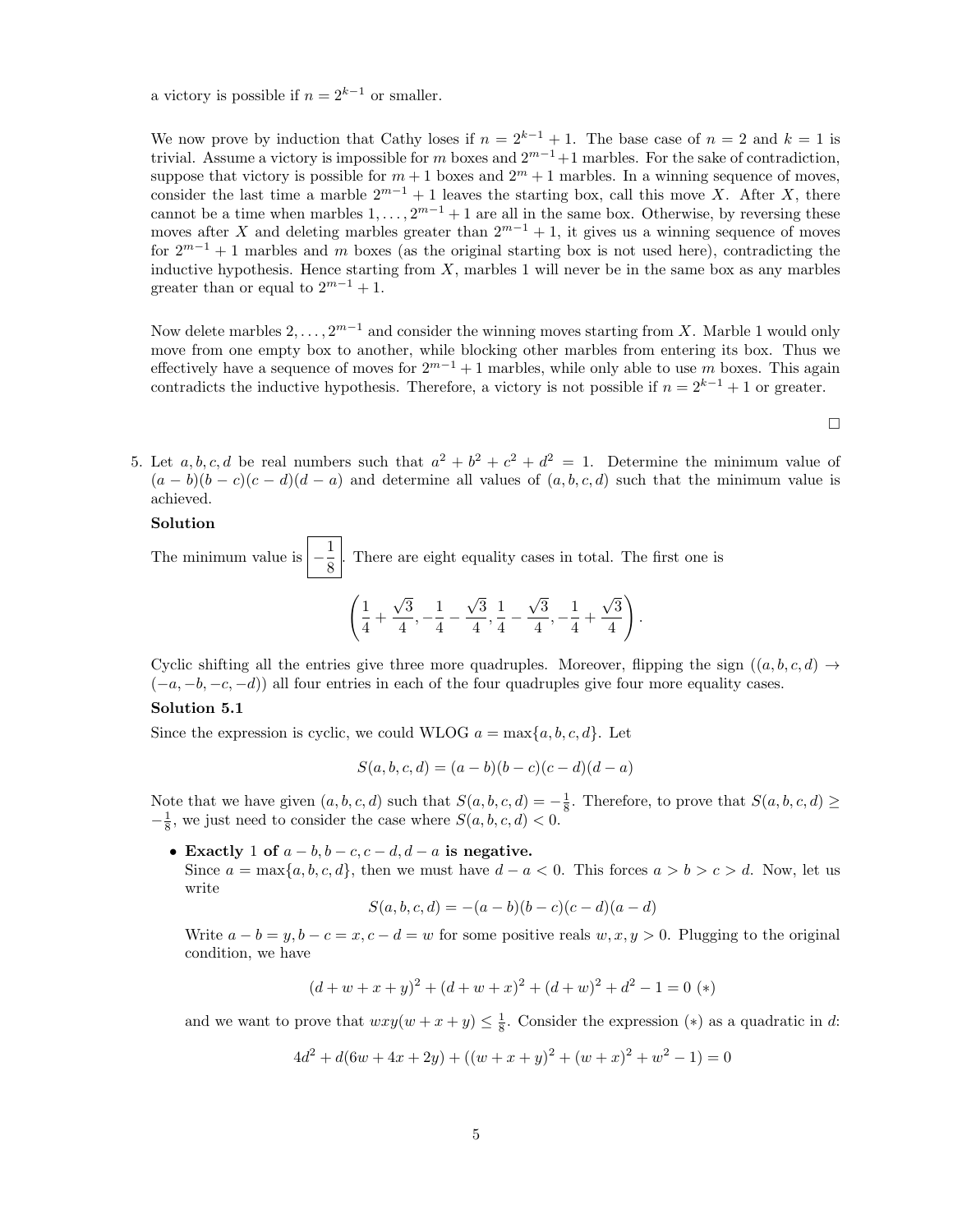Since  $d$  is a real number, then the discriminant of the given equation has to be non-negative, i.e. we must have

$$
4 \ge 4((w+x+y)^2 + (w+x)^2 + w^2) - (3w+2x+y)^2
$$
  
=  $(3w^2 + 2wy + 3y^2) + 4x(w+x+y)$   
 $\ge 8wy + 4x(w+x+y)$   
=  $4(x(w+x+y) + 2wy)$ 

However, AM-GM gives us

$$
wxy(w + x + y) \le \frac{1}{2} \left( \frac{x(w + x + y) + 2wy}{2} \right)^2 \le \frac{1}{8}
$$

This proves  $S(a, b, c, d) \geq -\frac{1}{8}$  for any  $a, b, c, d \in \mathbb{R}$  such that  $a > b > c > d$ . Equality holds if and only if  $w = y$ ,  $x(w + x + y) = 2wy$  and  $wxy(w + x + y) = \frac{1}{8}$ . Solving these equations gives us  $w^4 = \frac{1}{16}$  which forces  $w = \frac{1}{2}$  since  $w > 0$ . Solving for x gives us  $x(x + 1) = \frac{1}{2}$ , and we will get  $x = -\frac{1}{2} + \frac{\sqrt{3}}{2}$  as  $x > 0$ . Plugging back gives us  $d = -\frac{1}{4} - \frac{\sqrt{3}}{4}$ , and this gives us

$$
(a, b, c, d) = \left(\frac{1}{4} + \frac{\sqrt{3}}{4}, -\frac{1}{4} + \frac{\sqrt{3}}{4}, \frac{1}{4} - \frac{\sqrt{3}}{4}, -\frac{1}{4} - \frac{\sqrt{3}}{4}\right)
$$

Thus, any cyclic permutation of the above solution will achieve the minimum equality.

• Exactly 3 of  $a - b$ ,  $b - c$ ,  $c - d$ ,  $d - a$  are negative Since  $a = \max\{a, b, c, d\}$ , then  $a - b$  has to be positive. So we must have  $b < c < d < a$ . Now, note that

$$
S(a, b, c, d) = (a - b)(b - c)(c - d)(d - a)
$$
  
=  $(a - d)(d - c)(c - b)(b - a)$   
=  $S(a, d, c, b)$ 

Now, note that  $a > d > c > b$ . By the previous case,  $S(a, d, c, b) \geq -\frac{1}{8}$ , which implies that

$$
S(a, b, c, d) = S(a, d, c, b) \ge -\frac{1}{8}
$$

as well. Equality holds if and only if

$$
(a, b, c, d) = \left(\frac{1}{4} + \frac{\sqrt{3}}{4}, -\frac{1}{4} - \frac{\sqrt{3}}{4}, \frac{1}{4} - \frac{\sqrt{3}}{4}, -\frac{1}{4} + \frac{\sqrt{3}}{4}\right)
$$

and its cyclic permutation.

#### Solution 5.2

The minimum value is  $\left|-\frac{1}{2}\right|$  $\frac{1}{8}$ . There are eight equality cases in total. The first one is

$$
\left(\frac{1}{4}+\frac{\sqrt{3}}{4},-\frac{1}{4}-\frac{\sqrt{3}}{4},\frac{1}{4}-\frac{\sqrt{3}}{4},-\frac{1}{4}+\frac{\sqrt{3}}{4}\right).
$$

Cyclic shifting all the entries give three more quadruples. Moreover, flipping the sign  $((a, b, c, d) \rightarrow$  $(-a, -b, -c, -d)$ ) all four entries in each of the four quadruples give four more equality cases. We then begin the proof by the following optimization:

**Claim 1.** In order to get the minimum value, we must have  $a + b + c + d = 0$ .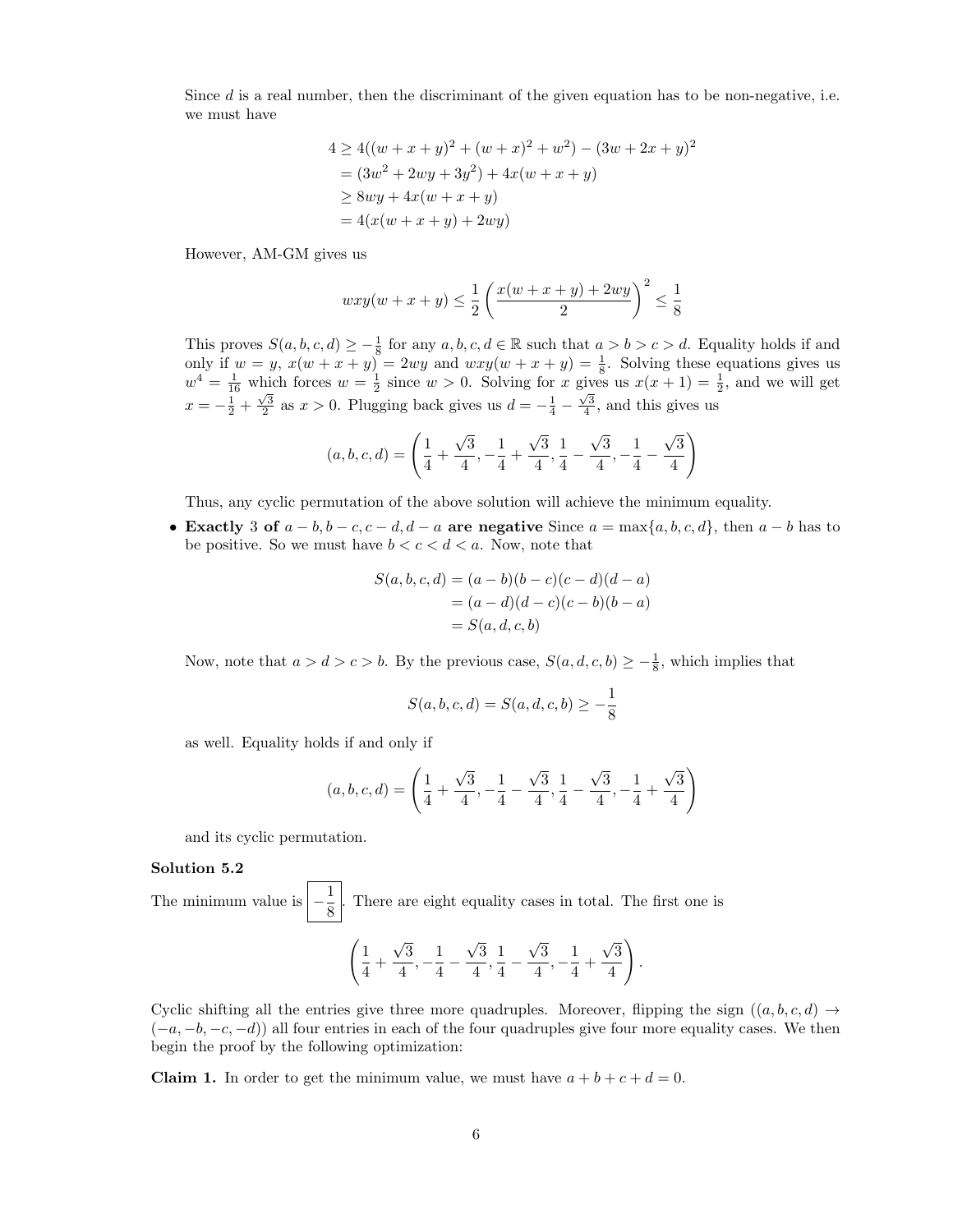*Proof.* Assume not, let  $\delta = \frac{a+b+c+d}{4}$  and note that

$$
(a - \delta)^2 + (b - \delta)^2 + (c - \delta)^2 + (d - \delta)^2 < a^2 + b^2 + c^2 + d^2,
$$

so by shifting by  $\delta$  and scaling, we get an even smaller value of  $(a - b)(b - c)(c - d)(d - a)$ .

The key idea is to substitute the variables

$$
x = ac + bd
$$
  

$$
y = ab + cd
$$
  

$$
z = ad + bc,
$$

so that the original expression is just  $(x-y)(x-z)$ . We also have the conditions  $x, y, z \ge -0.5$  because of:

$$
2x + (a2 + b2 + c2 + d2) = (a + c)2 + (b + d)2 \ge 0.
$$

Moreover, notice that

$$
0 = (a+b+c+d)^2 = a^2 + b^2 + c^2 + d^2 + 2(x+y+z) \implies x+y+z = \frac{-1}{2}.
$$

Now, we reduce to the following optimization problem.

Claim 2. Let  $x, y, z \ge -0.5$  such that  $x + y + z = -0.5$ . Then, the minimum value of

 $(x - y)(x - z)$ 

is  $-1/8$ . Moreover, the equality case occurs when  $x = -1/4$  and  $\{y, z\} = \{1/4, -1/2\}$ .

Proof. We notice that

$$
(x - y)(x - z) + \frac{1}{8} = \left(2y + z + \frac{1}{2}\right)\left(2z + y + \frac{1}{2}\right) + \frac{1}{8}
$$
  
=  $\frac{1}{8}(4y + 4z + 1)^2 + \left(y + \frac{1}{2}\right)\left(z + \frac{1}{2}\right) \ge 0.$ 

The last inequality is true since both  $y + \frac{1}{2}$  $\frac{1}{2}$  and  $z + \frac{1}{2}$  $\frac{1}{2}$  are not less than zero.

The equality in the last inequality is attained when either  $y + \frac{1}{2}$  $\frac{1}{2} = 0$  or  $z + \frac{1}{2}$  $\frac{1}{2} = 0$ , and  $4y + 4z + 1 = 0$ . This system of equations give  $(y, z) = (1/4, -1/2)$  or  $(y, z) = (-1/2, 1/4)$  as the desired equality cases.

 $\Box$ 

Note: We can also prove (the weakened) Claim 2 by using Lagrange Multiplier, as follows. We first prove that, in fact,  $x, y, z \in [-0.5, 0.5]$ . This can be proved by considering that

$$
-2x + (a2 + b2 + c2 + d2) = (a - c)2 + (b - d)2 \ge 0.
$$

We will prove the Claim 2, only that in this case,  $x, y, z \in [-0.5, 0.5]$ . This is already sufficient to prove the original question. We already have the bounded domain  $[-0.5, 0.5]^3$ , so the global minimum must occur somewhere. Thus, it suffices to consider two cases:

• If the global minimum lies on the boundary of  $[-0.5, 0.5]^3$ . Then, one of x, y, z must be  $-0.5$  or 0.5. By symmetry between  $y$  and  $z$ , we split to a few more cases.

 $\Box$